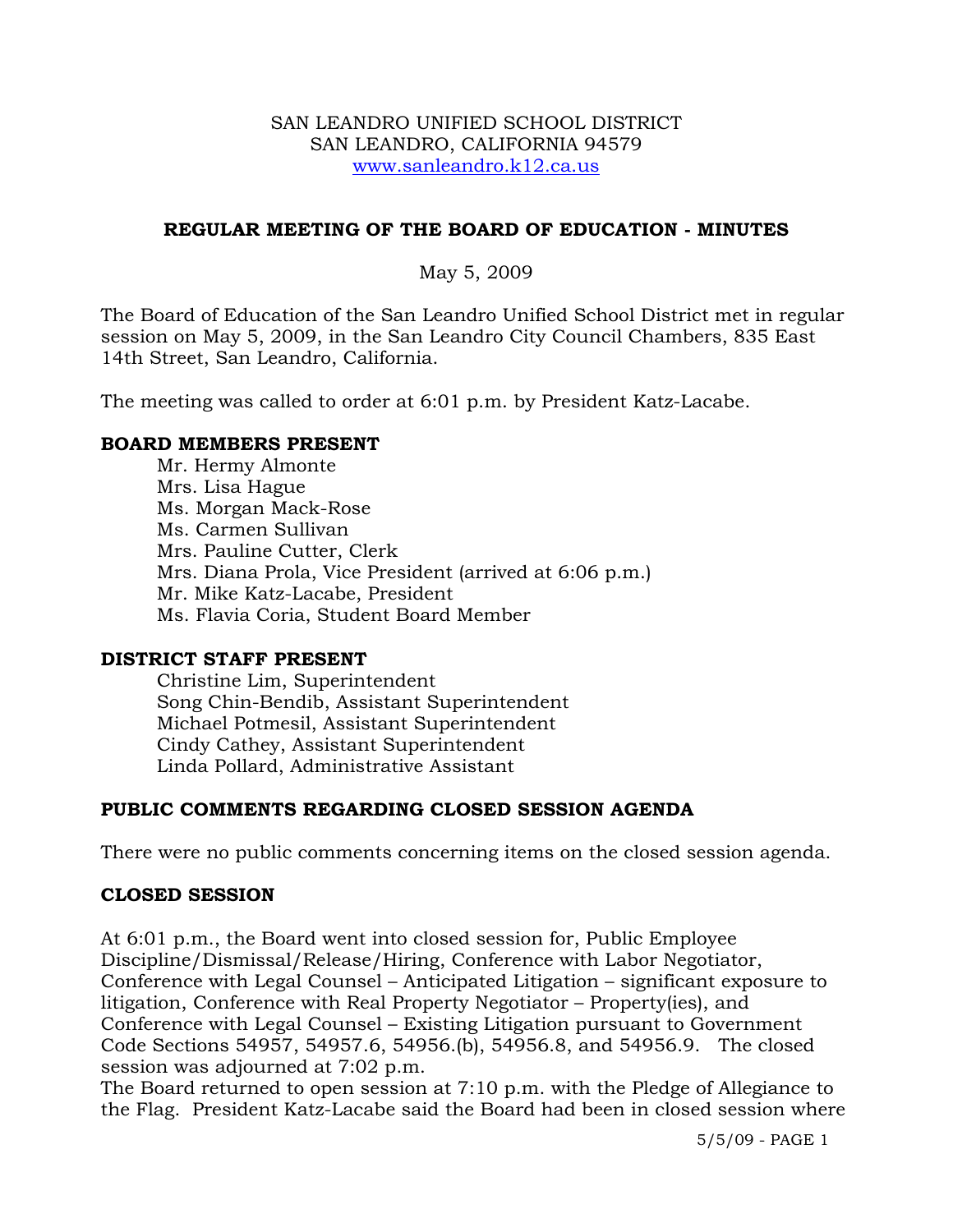no reportable action was taken.

# **APPROVAL OF AGENDA**

Prior to approving the agenda, Trustee Sullivan said that she would like to modify the agenda by adding Board Representative Report for the Alameda County School Boards Association.

On a motion made by Mrs. Cutter and seconded by Mrs. Prola, the Board approved the agenda for the regular meeting of May 5, 2009, as amended, by a 7- 0 vote.

#### **PRESENTATIONS**

- \* Certificates of Commendation were presented to the recipients of the Mid-Alameda Count Special Education Local Plan Area (MACSELPA) Community Advisory Committee's "Excellence in Special Education Award for their dedicated, compassionate, and outstanding service to the Special Education students in San Leandro:
	- Cheri Harvey, RSP Teacher, James Monroe Elementary
	- Lynn Isola, RSP Teacher, San Leandro High School
	- Marie Vangene, School Psychologist, Muir Middle School
	- Nancy James, SDC Teacher, James Madison Elementary
- \* The Board of Education and Superintendent recognized Evan Goldberg, Alameda County Office of Education, Tony Farley and Phil Hargrave, San Leandro Multi-Media Academy (SLAM) at San Leandro High School, for their leadership during the "Season of Service, Period of Peace," January 19 – March 31, 2009, in which students fasted and created multi-media projects to call attention to issues of violence and promote peace. Tony Farley, accompanied by SLAM teacher Cheryl Farley, presented Certificates of Achievement to this year's SLAM Fasters, recognizing them for their dedication and commitment to nonviolence and peace.
- \* A Certificate of Commendation was presented to Melody Miller, a junior at San Leandro High School, for her film, *Building Futures with Women & Children*, which received Honorable Mention from the Bay Area Social Issues Documentary Film Contest, as well as earning the local nonprofit, which provides support for women and families experiencing domestic violence, a \$250 donation. Building Futures' Peggy Combs and Valerie Alipio-Jocson, who worked most closely on the project with Ms. Miller, attended the presentation.

After presenting the certificates, a clip of the SLAM films and an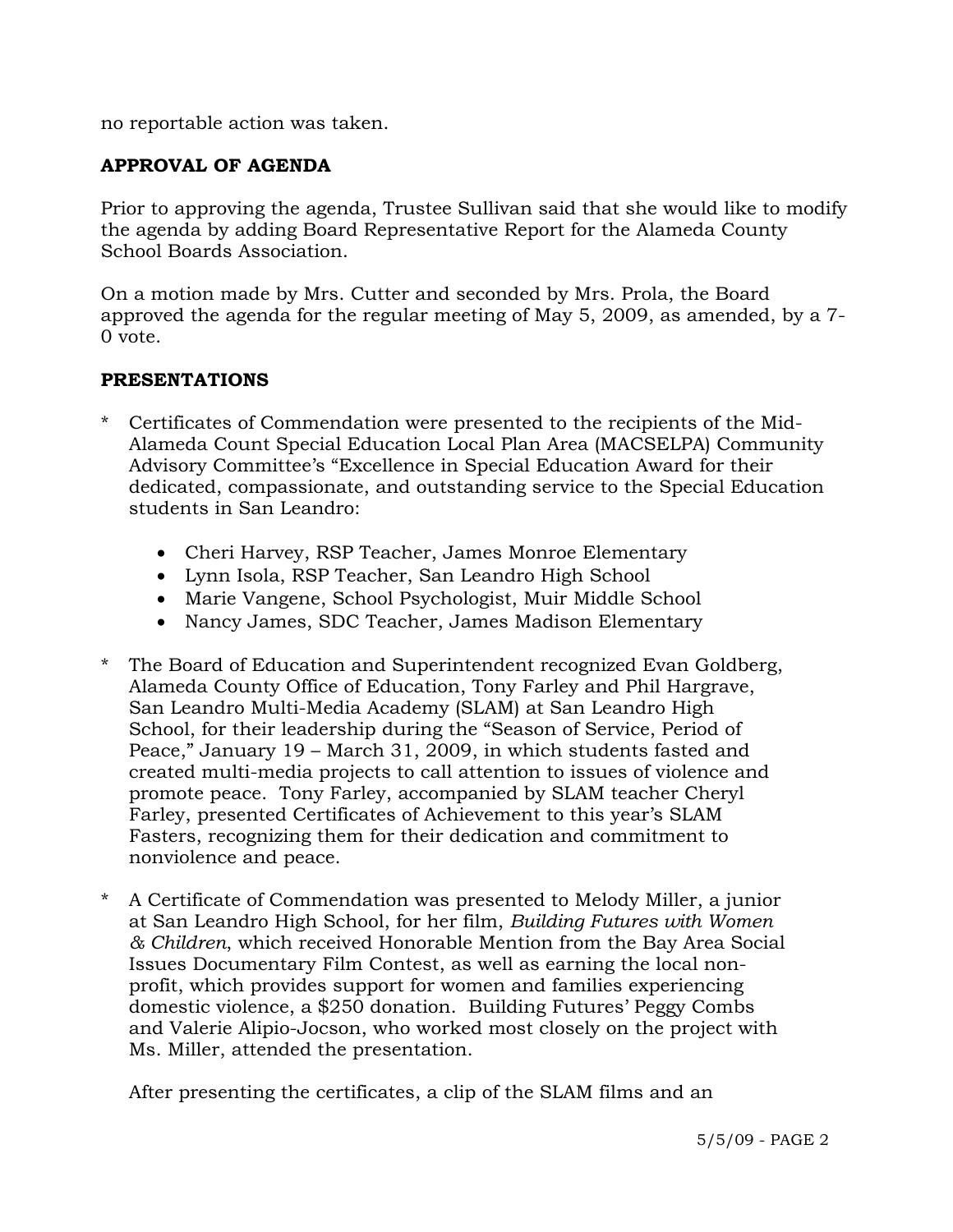abbreviated film of the documentary were shared with the Board.

- \* Certificates of Commendation were presented to the following outstanding administrators who were recognized and honored at the Association of California School Administrators (ACSA) Region VI Annual Spring Conference Leadership Summit 2009:
	- Samuel Goldman Outstanding Administrator in Special Education
	- Tom Anderson Outstanding Central Office Administrator
	- Michael Murphy Classified Administrator Nominee of the Year
	- Mike Walbridge Outstanding Elementary Principal
	- Chris Lim, Outstanding Superintendent and Superintendent of the Year for Region 6

## **PUBLIC TESTIMONY ON NON-AGENDA ITEMS**

• Carol Delton, San Leandro Teachers' Association (SLTA) representative to the Budget Advisory Committee addressed the Board regarding the "Reduction in Force" (RIF) letters that the Board would be considering tonight. She provided information that she felt would make it unnecessary to send those notices and urged the Board to rescind the thirty-one RIF letters to teachers and counselors.

## **PUBLIC HEARINGS**

1. A public hearing was conducted regarding the San Leandro Unified School District's Initial Proposal to the Teamsters Union Local No. 856/Alameda Building Trades Council.

The Board of Educations acknowledges receipt of the San Leandro Unified School District's initial proposal to the Teamsters Union Local No. 856/Alameda Building Trades Council's Initial Proposal for a successor agreement. By law, school districts are required to "sunshine" collective bargaining proposal in an open session of the Board of Education.

On a motion made by Mrs. Cutter and seconded by Mrs. Hague, the Board opened the public hearing regarding the San Leandro Unified School District's Initial Proposal to the Teamsters Union Local No. 856/Alameda Building Trades Council by a 7-0 vote.

No comments were received from the audience.

On a motion made by Ms. Mack-Rose and seconded by Ms. Sullivan, the Board closed the public hearing regarding the San Leandro Unified School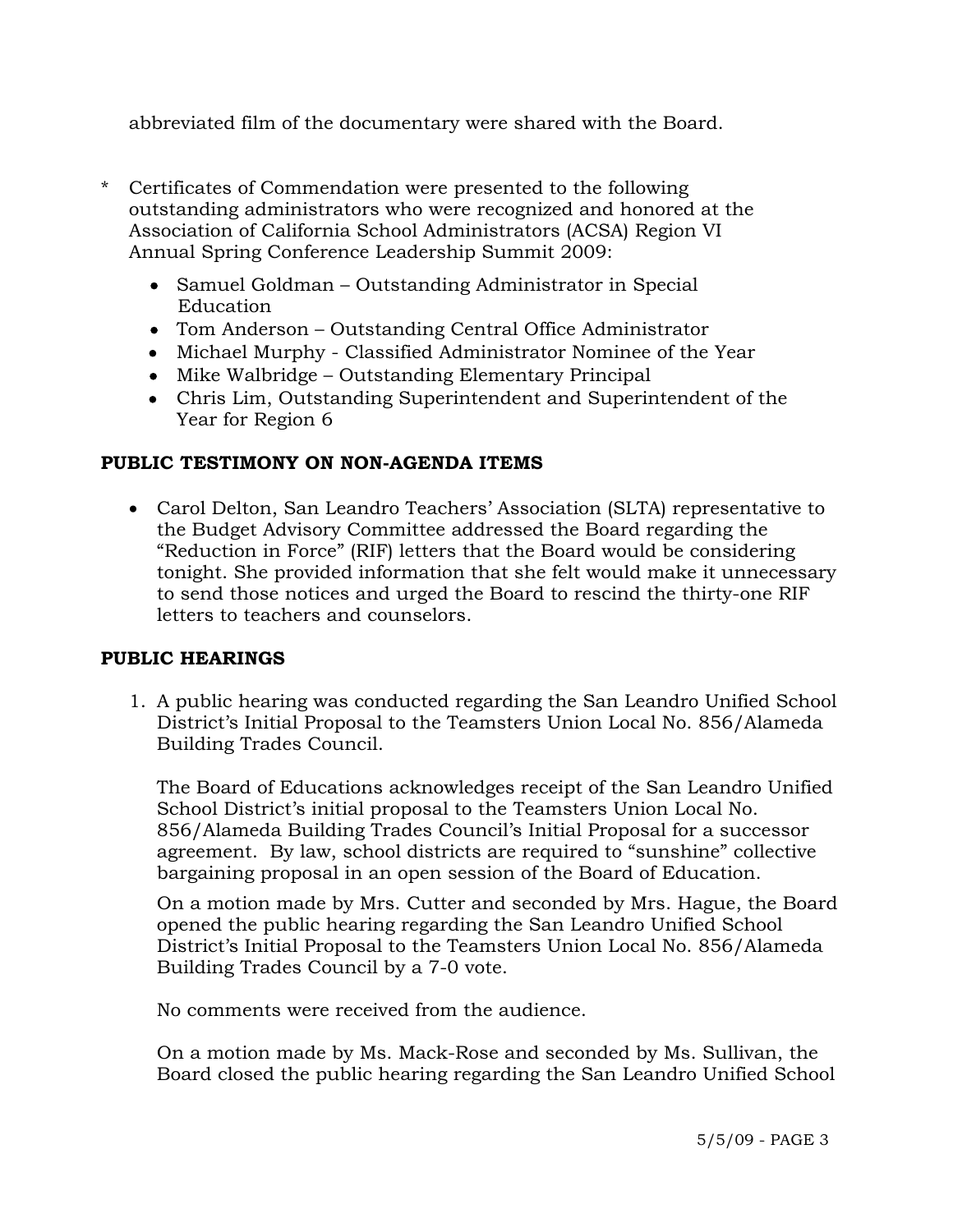District's Initial Proposal to the Teamsters Union Local No. 856/Alameda Building Trades Council by a 7-0 vote.

## **ACTION ITEM**

## Human Resources

2.1-A San Leandro Unified School District Initial Proposal to the Teamsters Union Local No. 856/Alameda Building Trades Council

> On a motion made by Mrs. Cutter and seconded by Mrs. Hague, the Board acknowledged receipt of the San Leandro Unified School District's Initial Proposal to the Teamsters Union Local No. 856/Alameda Building Trades Council by a 7- 0 vote.

2. A public hearing was conducted regarding the Flexibility Transfers of Tier III Program – Phase IV.

The Budget Trailer Bill (SBX 3 4) gives local school agencies the authority to use the funds received from the state for Tier III programs for "any educational purpose, to the extent permitted by federal law". These local education agencies are allowed to transfer funds from categorical programs of \$526,664 to the Unrestricted General Fund for any educational purposes. The flexibility to transfer funds from the Tier III programs is authorized for five years until 2012-13. The programs are:

| Arts and Music block grant           | \$50,000  |
|--------------------------------------|-----------|
| Gifted and Talented Education        | 58,616    |
| California Peer Assistant & Review   | 60,107    |
| Certificated Staff Mentoring Program | 65,527    |
| High Priority School Grant           | 25,000    |
| Pupil Retention                      | 23,482    |
| SCVP-School Community Violence       | 2,804     |
| Prevention – ACOE                    |           |
| Deferred Maintenance                 | 241,128   |
| <b>TOTAL</b>                         | \$526,664 |

By conducting a public hearing on a regularly scheduled Board meeting, the District will have met the requirement under Budget Trailer Bill SBX 3 4.

On a motion made by Mrs. Cutter and seconded by Ms. Sullivan, the Board opened the public hearing the Flexibility Transfers of Tier III Program – Phase IV by a 7-0 vote.

There were no comments from the audience.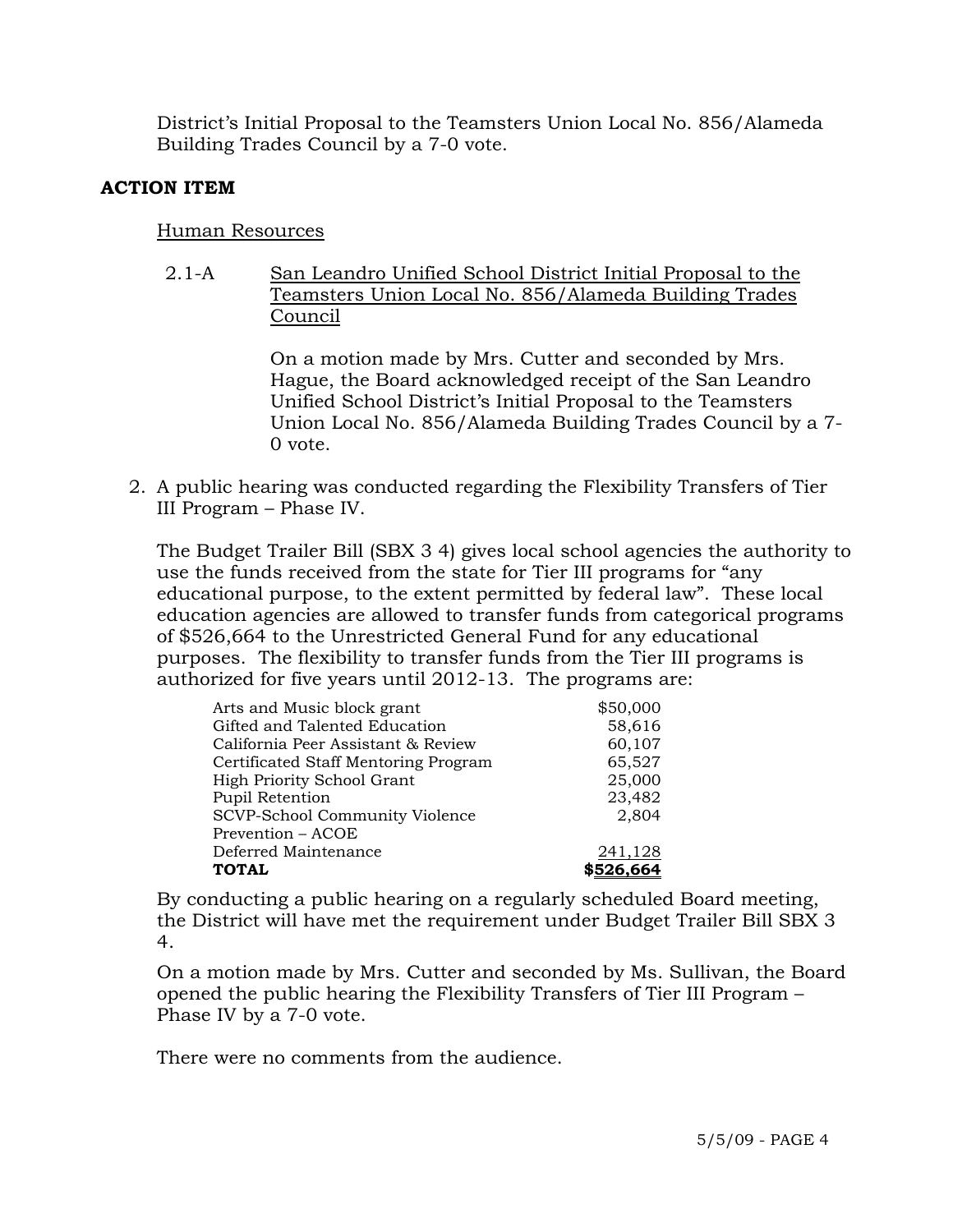On a motion made by Mrs. Cutter and seconded by Mrs. Prola, the Board closed the public hearing regarding the Flexibility Transfers of Tier III Program – Phase IV by a 7-0 vote.

#### **ACTION ITEM**

#### Business, Operations and Facilities

4.1-A Flexibility Transfers of Tier III Programs – Phase IV Approve the transfer of \$526,664 of the Phase IV flexibility transfers programs to the Unrestricted General Fund.

## **PUBLIC COMMENT**

• Carol Dalton, San Leandro Teachers' Association member, thanked staff for providing answers to her budget questions. She also shared her concern regarding the usefulness of the Phase I, II, III, IV phraseology and hoped that this information would be reviewed for clarity and posted on the website in a user-friendly format for the public.

#### **PRESENTATION**

Assistant Superintendent Song Chin-Bendib provided a state budget update that focused on

- 1. Federal Stimulus Dollars: American Recovery and Reinvestment Act (ARRA)
	- Individuals with Disabilities Education Act (IDEA)
	- State Fiscal Stabilization Funds (SFSF)
- 2. "Sweep and Tier III Flexibility Transfers"
- 3. Further budget shortfall
- 4. Impact to San Leandro Unified School District.

The Board raised clarifying questions which were addressed by staff.

A motion was made by Mrs. Prola, seconded by Mrs. Cutter, to open the discussion.

The Board voiced their frustration of having to make decisions with regards to layoffs and reinstating personnel/programs with the looming budget uncertainties and impact facing the District.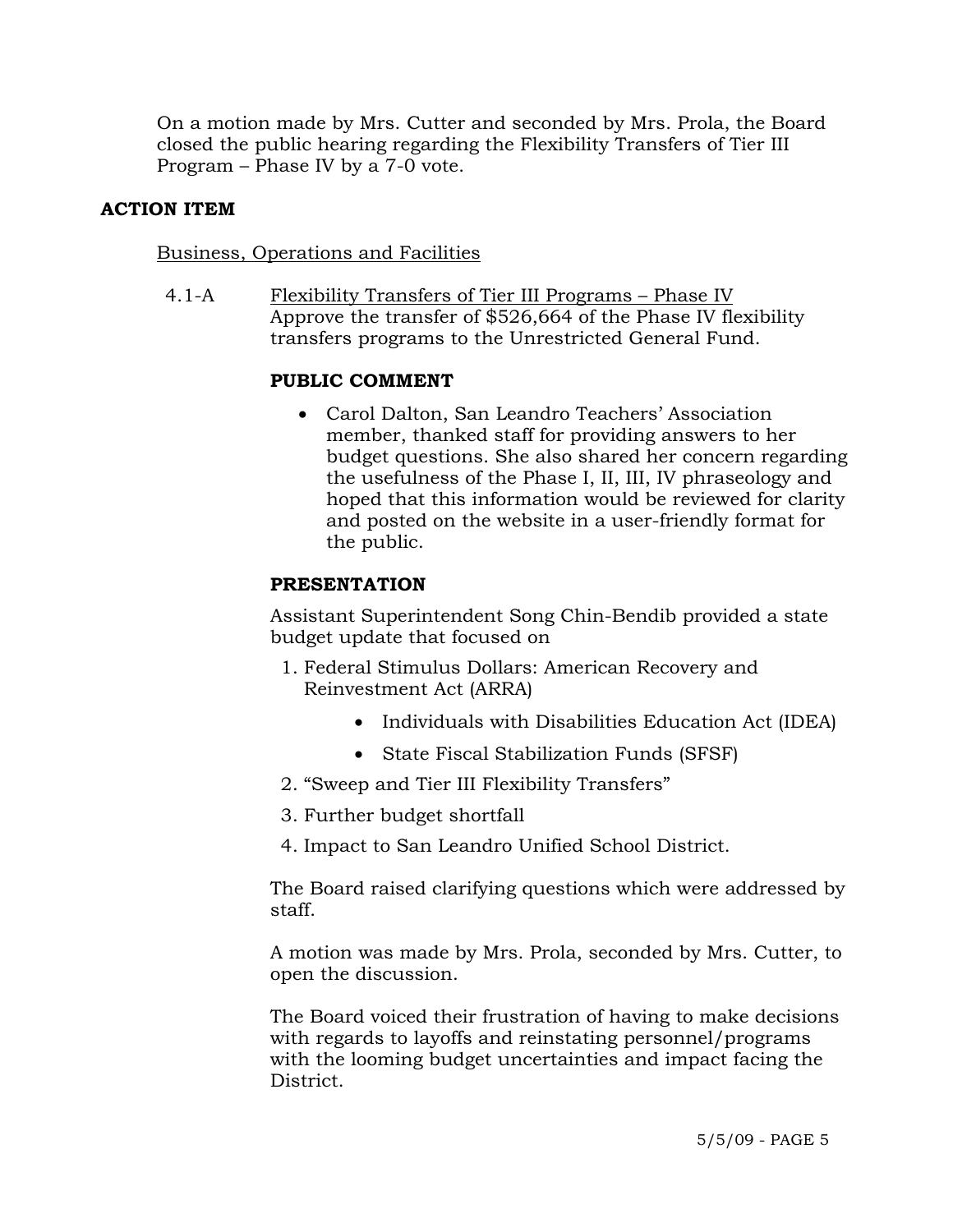On a motion made by Mrs. Prola and seconded by Mrs. Cutter, the Board approved the transfer of \$526,664 of the Phase IV flexibility transfers of Phase IV flexibility transfers of Tier IIII programs to the Unrestricted General Fund by a 7-0 vote:

| Arts and Music Block Grant           | \$50,000 |
|--------------------------------------|----------|
| Gifted and Talented Education        | 58,616   |
| California Peer Assistant & Review   | 60,107   |
| Certificated Staff Mentoring Program | 65,527   |
| High Priority School Grant           | 25,000   |
| Pupil Retention                      | 23,482   |
| SCVP-School Community Violence       | 2,804    |
| Prevention – ACOE                    |          |
| Deferred Maintenance                 | 241,128  |
| <b>TOTAL</b>                         |          |

## **REPORTS**

- 1) Correspondence Clerk Cutter reported receipt of the following emails from April 21, 2009, to May 1, 2009: From sixty-four individuals, letters of support of San Leandro Adult School; from Thomas Morse regarding negotiations; from Brian Murrell, Andrew Kopp, Mia Ousley, Madeleine Budnick, and Dian Quintal regarding religious songs in school events/curriculum; from Laura Jean Melvin regarding school closures; from Kelly Ball regarding physical education: identifying standards taught and third graders dancing, 4-29-09, National Dance Day; from Queta Beltran regarding a complaint filed at Monroe; from Carol Delton regarding follow-up budget questions; from Maureen Forney regarding announcing Flavia Coria's \$18,000 scholarship from Girls' Inc.; from Patricia McCarley two emails regarding an incident at Monroe on April 29, 2009, and a formal complaint and an amended formal complaint at Monroe Elementary; from Anita Waldran regarding thanking Carol Delton for her budget questions; and from Madeleine Budnick regarding school attendance, health issues.
- 2) Student Board Member Report Flavia Coria, Student Board member, updated the Board on activities at San Leandro High School. She reported that
	- Students have been particpating in Intramural soccer and basketball
	- Junior Prom was April 4 at Sunol County Club
	- April 14-17 was Spring "Spring Week"
	- The Associate Study Body has chosen their officers for next year; Class Officer's election will take place this week
	- The Senior Ball will be May 22
	- "Every 15 minutes" Program took place on April 30 with an assembly following on May 1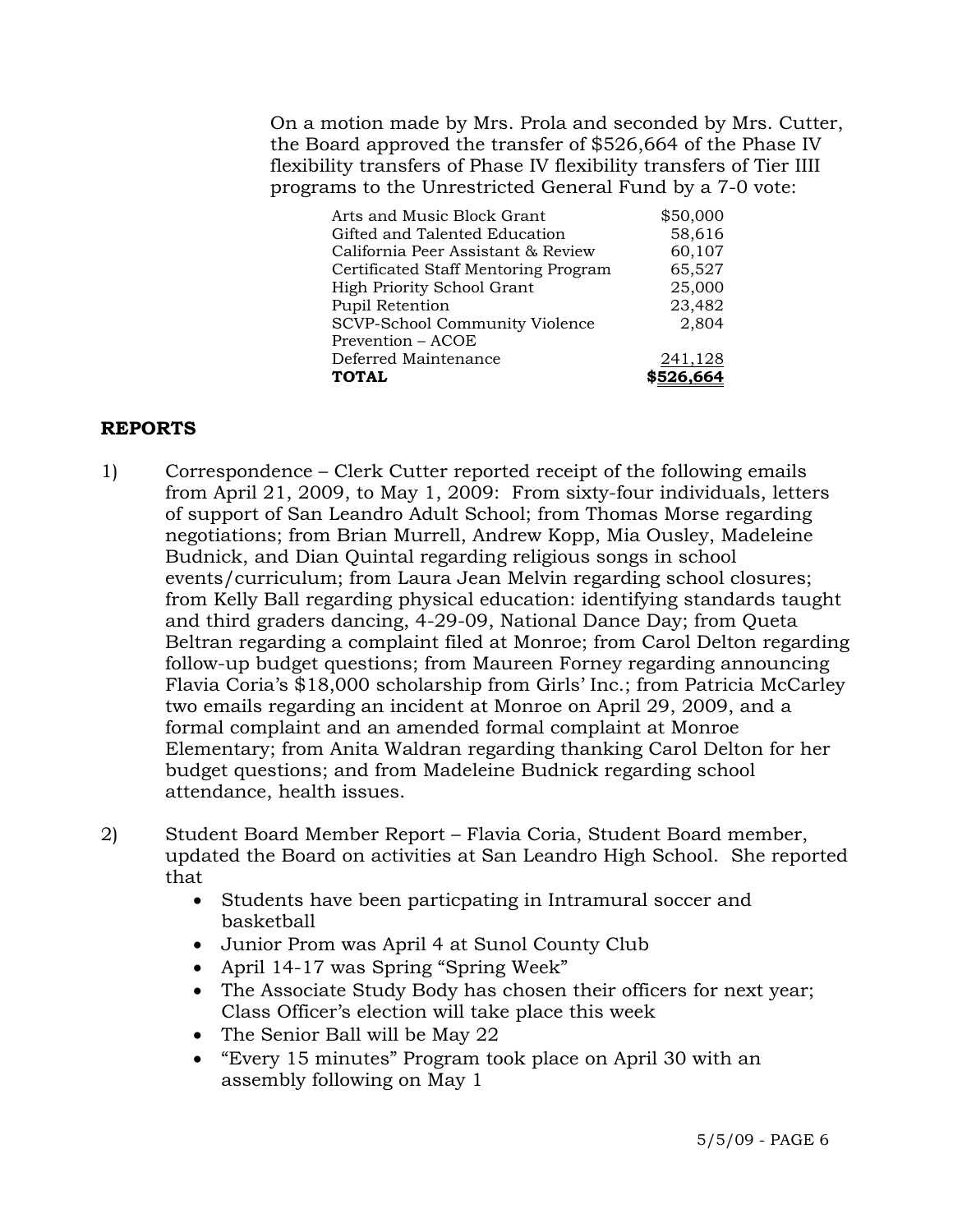Ms. Coria suggested that before accepting their role as a Student Board member, it might be helpful if interested juniors and seniors attend a school board meeting, which would give them an opportunity to experience and understand what being a student board member means.

- 3) Union Representative Reports
	- Mike Walbridge, on behalf of the San Leandro Management Association (SLMA), reported that SLMA members have been juggling daily issues related to the budget, and the health and safety of our community. He also gave a brief review of events at his site, Wilson Elementary School, reporting that data from the beginning of the year through March 2009 indicated that referrals to the office for serious incidents have dropped 40%.
	- Mark Hamilton, San Leandro Teachers' Association (SLTA), Executive Board, reiterated that SLTA has been sponsoring a "get out and vote for the propositions" phone banking at the CTA regional office - 14523 Catalina Street every Wednesday and Thursday afternoons. These propositions will appear on the May 19 Special Election. The phone banking will continue for the next two weeks.
- 4) Superintendent's Report Ms. Lim congratulated staff for working proactively with regards to keeping the District updated on the H1N1 (Swine flue) virus. In addition, she reported that:
	- Through a communication, State Superintendent Jack O-Connell announced that, "The Centers for Disease Control has determined that "the level of severity of the H1N1 flu does not warrant automatic school-wide student dismissal even in instances of a confirmed case of the virus."
	- San Leandro High School art teacher Audrey Brown has been selected to receive a \$5,000 Fellowship from the Fund for Artists Arts Teachers Fellowship Program (FFAATF), as well as a complementary grant of \$1,500 to support post-fellowship activities in the school.

 The Superintendent also noted that Ms. Brown was selected as San Leandro Unified School District's "Teacher of the Year' for 2009- 2010. Other District recipients included: Cher Mott, Administrator of the Year; Kathy Doll, Classified Employee of the Year; and Mary May, Volunteer of the Year. They will be honored at the Retirement/Recognition Celebration on June 4, 2:30 p.m. in the multipurpose room at Madison Elementary School.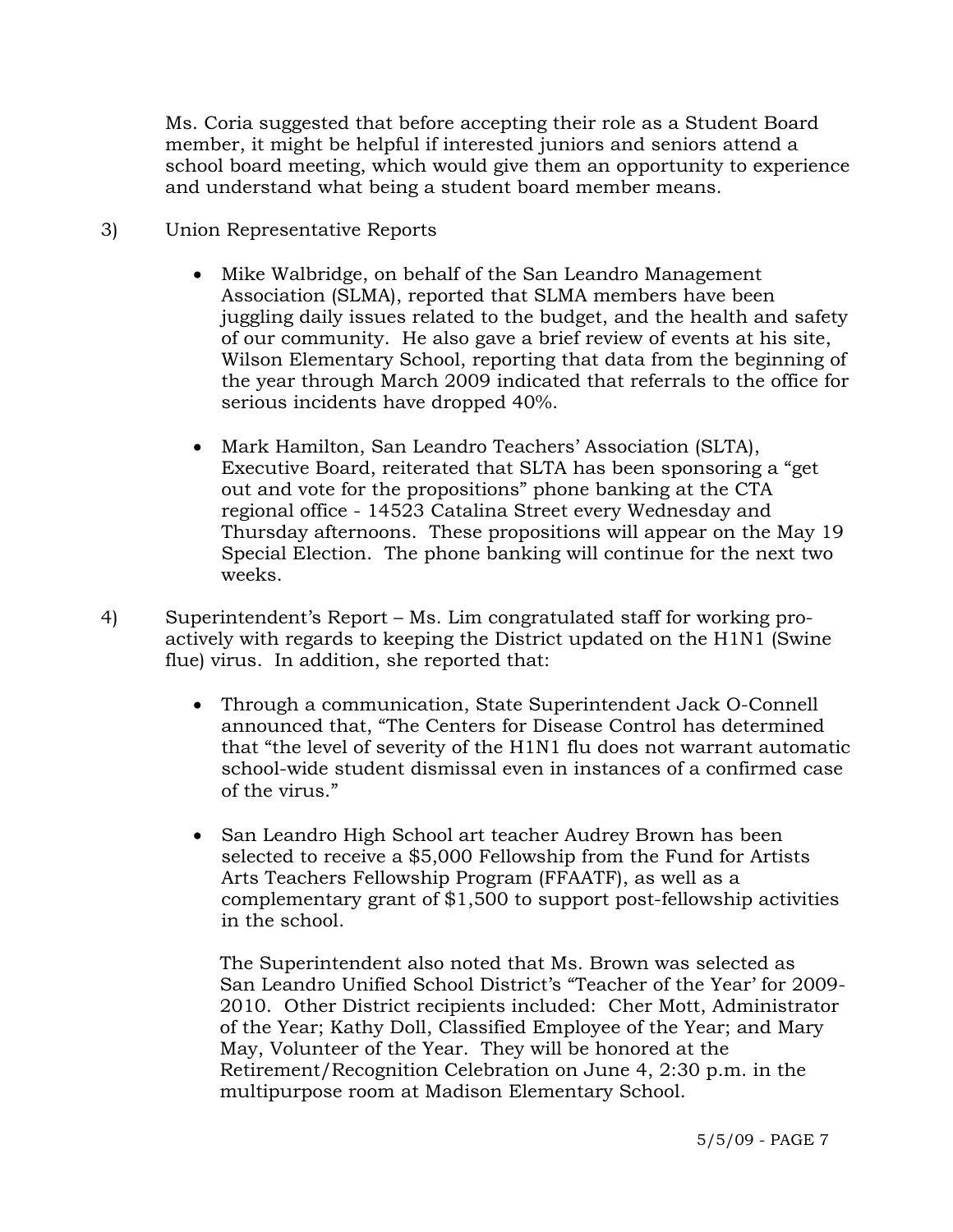- The San Leandro High School Notables placed  $2<sup>nd</sup>$  at the Heritage Festival in southern California. She acknowledged music director Michael Song for his ability to inspire his students. Notables are scheduled to perform on May 28 and June 9.
- She congratulated Student Board member Flavia Coria for being award an \$18,000 scholarship from Girls' Inc. Flavia is planning on attending San Francisco State in the fall.
- Ms. Lim will be donating a signed poster from Tom Hanks (her stepbrother) for his new movie, "Angels and Demons", scheduled to be out on May 15, to the San Leandro Chamber of Commerce Monte Carlo Night on May 14.
- 5) Board Committee Reports
	- Communication Mr. Almonte reported that San Leandro Unified School District's response to the state budget is available on the website.
	- Facilities/Technology Mrs. Cutter reported that the committee met on April 23 and discussed naming rights, Change Order No.1 with Jeff Luchetti Construction, Inc. for cement soil treatment at the 9th Grade Campus, Bancroft Middle School heating and roofing construction contract recommendation, Change Order No. 3 for the District Parking Lot with O.C. Jones, Inc, and two Amendments to WLC Architects contract: the District Parking Lot for design revisions to improve storm drainage and capacity of the parking lot, and the 9th Grade Campus for design revisions to reduce water usage per new East Bay Municipal Utility District requirement. Project Stabilization Agreement (PSA) and Davis Street Agreement for 2008-09 and 2009-10 were also discussed.
	- Finance Ms. Prola reported that the committee met on May 4 and discussed and reviewed the detailed list to prioritize the restoration of budget reductions, noting that the committee is requesting that staff provide a presentation on full-day kindergarten, including common planning time between the schools, to the Board.
	- Policy Ms. Mack-Rose reported that the committee met on April 28 and discussed Board Bylaws 9250, Remuneration, Reimbursement and other Benefits. As a way of providing a distinction between a Regularly Scheduled Board meeting and Special Board meeting when submitting a "Request for Resolution Regarding Missed Board Meeting (E9250, the proposed form (being submitted for Board consideration tonight) allows the Board members to indicate, by check mark, whether the missed meeting was a regularly scheduled meeting or a

5/5/09 - PAGE 8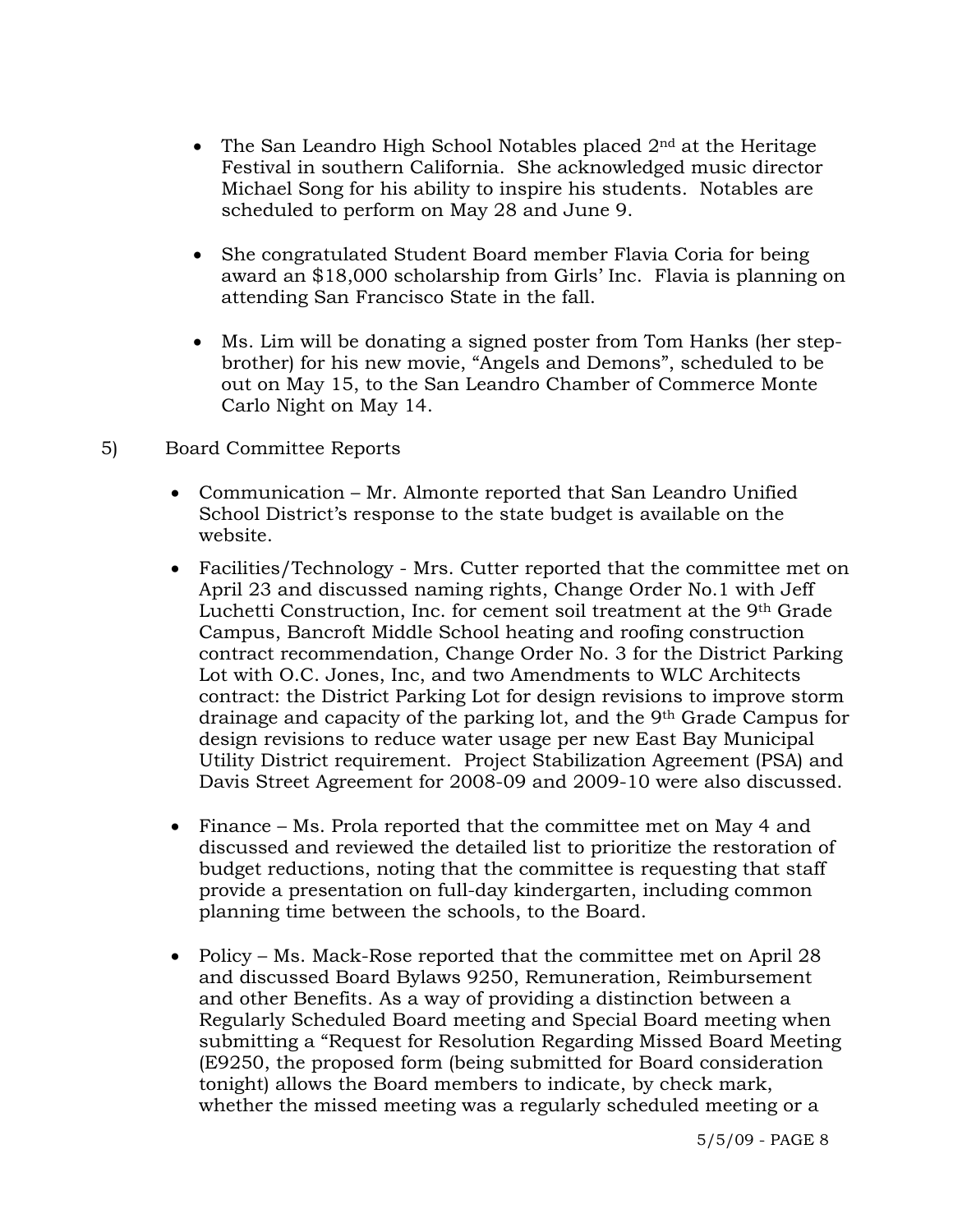special board meeting.

They also discussed the impact on the reduction of Board stipend. Ms. Mack-Rose will confirm that the next meeting will be June 4. Ms. Mack-Rose also asked for consensus for the Policy Committee to explore "Pay to Play" (athletic fee) and parent notification regarding holiday curriculum.

- 6) Board Representative Reports
	- Alameda County School Boards Association Ms. Sullivan reported that the Association met on April 30. The first topic covered was regarding expulsions and district transfer appeals conducted by ACOE. County Appeals Coordinator Jan Passama was present to answer any questions. A second topic focused on the June 30 budget preparation, specifically, "What are the guidelines for budgeting Federal Stimulus monies into the 09/10 budgets", and "What will the impact of budget preparing for school district be if Prop 1C fails on the May 19. The Association will be meeting again in the fall of 2009.

At 9:20 p.m. the Board took a break and returned to open session at 9:25 p.m.

## **CONSENT ITEMS**

The following items were pulled from the Consent Calendar for individual consideration:

Requested by Mrs. Hague:

- 1.1-C Bylaws of the Board Exhibit 9250, Request for Resolution Regarding Missed Board Meeting
- 2.3-C Resolution # 09-30 Resolution and Final Decision Not to Reemploy Certificated Employees for the 2009-2010 School year

Requested by Ms. Mack-Rose:

• 3.1-C Acceptance of Donations

Requested by Mrs. Prola:

• 3.2-C School Accountability Report Card Contract for 208-2009 School Year with Axiom, Inc.

Requested by Mrs. Cutter:

• 4.2-C Contract Agreement with Davis Street Community Center for 2008-09

Human Resources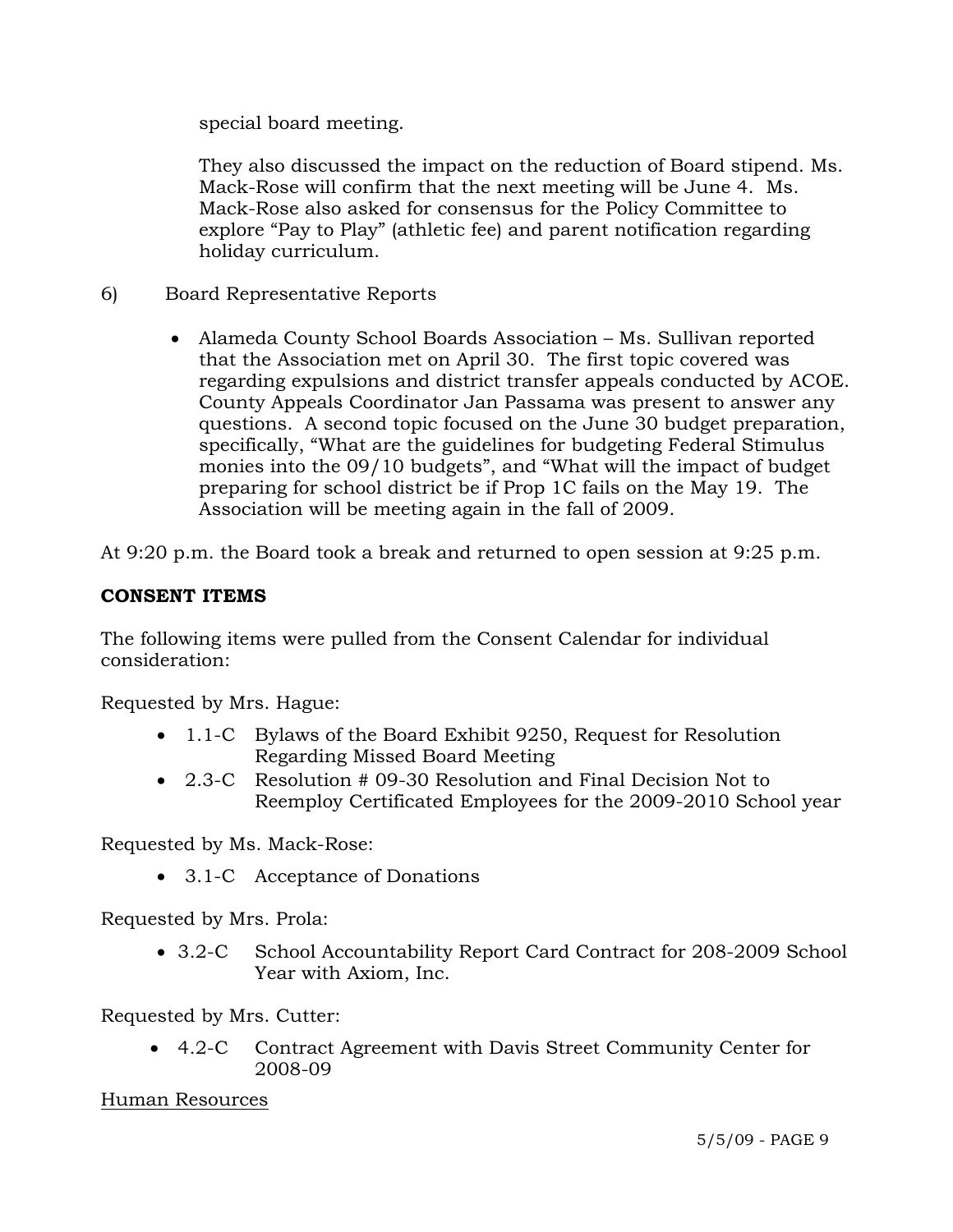- 2.1-C Acceptance of Personnel Report
- 2.2-C Resolution #09-28 Reduction or Elimination of Specially funded Classified Services

# Business Operations

4.1-C Resolution #09-31 to Declare Certain Equipment Surplus and/or Obsolete

# Facilities and Construction

- 5.1-C Change Order No. 1 with Jeff Luchetti Construction, Inc. for Cement Soil Treatment at the 9th Grade Campus
- 5.2-C Construction Contract with IMR Contractor, Inc. for the Bancroft Middle School Hearing and Roofing Renovation Project
- 5.3-C Amendment No. 1 to WLC Architects Contract for the Alternative Storm Drainage Plan at District Parking Lot
- 5.4-C Amendment No. 4 to WLC Architects Contract to Design a Reduction of the Turf Area at 9th Grade Campus
- 5.5-C OC Jones, Inc. Contract change Order #3 for the New District Parking Lot
- 5.6-C Construction Management Services Contract with Kitchell CEM for Bancroft Middle School Heating and Roofing Renovation Project

On a motion made by Mrs. Hague and seconded by Mrs. Cutter, the Board approved the remaining consent items by a 7-0 vote.

## General Services

1.1-C Bylaws of the Board Exhibit 9250, Request for Resolution Regarding Missed Board Meeting

> In response to Mrs. Hague, it was explained that per Education Code Districts' cannot differentiate how they are compensated based on the type of meeting; only that it can be given special consideration.

On a motion made by Mrs. Hague and seconded by Mrs. Cutter, the Board approved the revised Bylaws of the Board Exhibit 9250, Request for Resolution Regarding Missed Board Meeting by a 7-0 vote.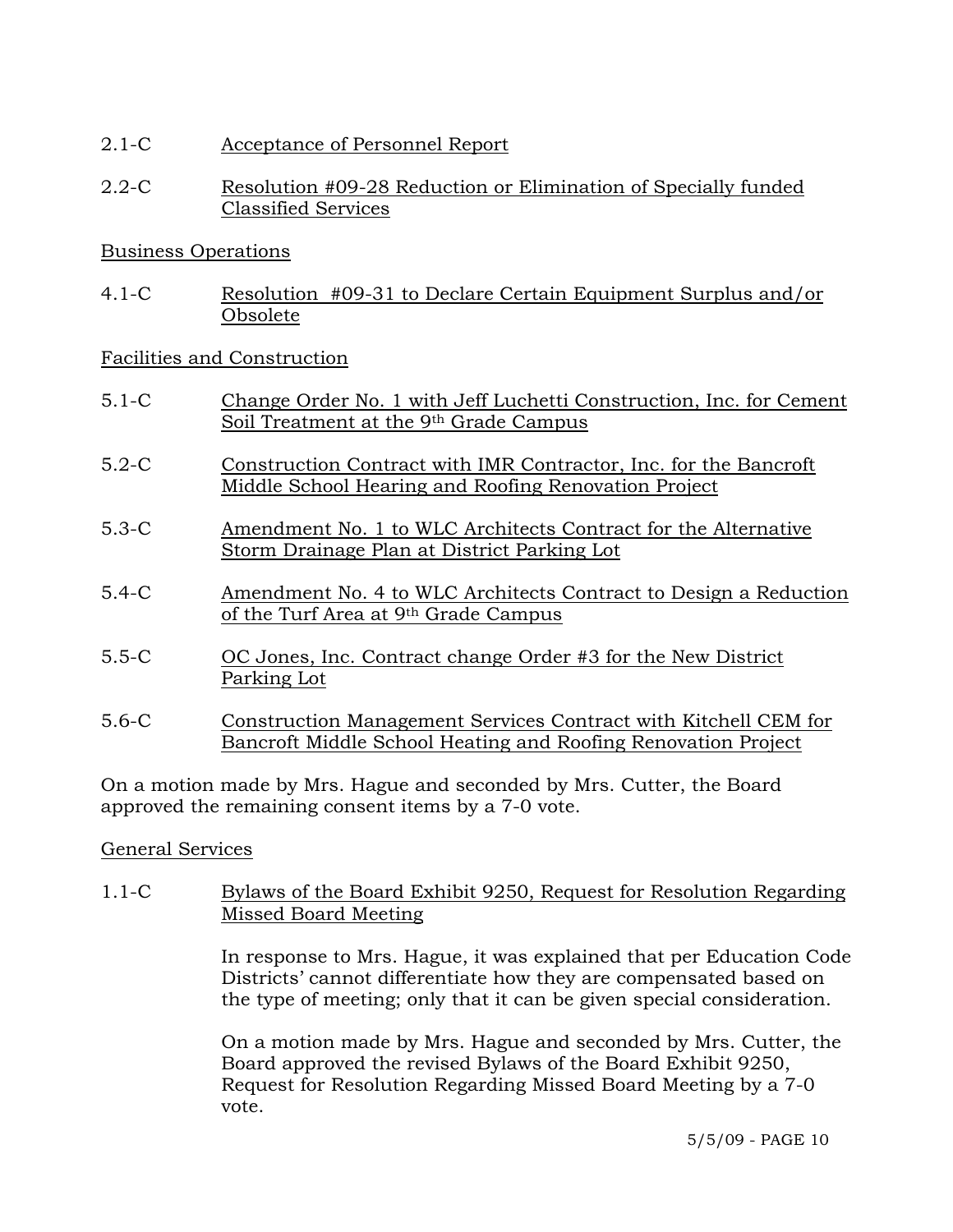#### Human Resources

#### 2.3-C Resolution #09-30 Resolution and Final Decision Not to Reemploy Certificated Employees for the 2009-2010 School Year

Responding to Mrs. Hague, Assistant Superintendent Mike Potmesil explained that at this time, staff was recommending to move forward with the resolutions, noting that a special session bill is being introduced to extend the May 15, 2009, layoff notice deadline of certificated employees to June 15, in an attempt to provide school agencies additional flexibility following the outcome of the May 19 special election in the event that changes are necessitated in the already adopted 2009-10 state budget.

#### **PUBLIC COMMENT**

• Jon Sherr commended staff for their efforts in working together with SLTA and addressing their questions and concerns. He urged the Board to postpone the notices, stating that he is "convinced" that those leaving positions due to resignations, retirements, and leaves of absence can be filled by the employees facing layoffs.

There was a lengthy discussion among Board members. Some Trustees believed there would most likely be enough money or enough teachers leaving the District to avoid teacher layoffs, while others remained cautious, stating that it was too early to tell.

Ms. Mack-Rose felt that there would be enough "flexibility" spending money – including reserves and adult school savings, and potential stimulus funds to rescind 10 layoff notices and made a motion, which was seconded by Mr. Katz-Lacabe, to amend Resolution #09- 30 and rescind 10 layoffs. However, the motion failed by a 4-3 vote with Trustees Cutter, Hague, Prola, Sullivan vote no; and Mack-Rose, Almonte, and Katz-Lacabe voting yes.

On a second motion made by Mrs. Hague, and seconded by Mrs. Prola, the Board adopted Resolution #09-30 Resolution and Final Decision Not to Reemploy Certificated Employees for the 2009-2010 School Year by a 4-3 vote. Trustees Cutter, Hague, Prola, and Sullivan voting in favor. Trustees Almonte, Katz-Lacabe, Mack-Rose opposed.

Following the vote, at the request of Assistant Superintendent Potmesil, it was the consensus of the Board to have staff hold off serving final RIF notices until June 15, or as long as staff could do so, should legislature come through extending the layoff notice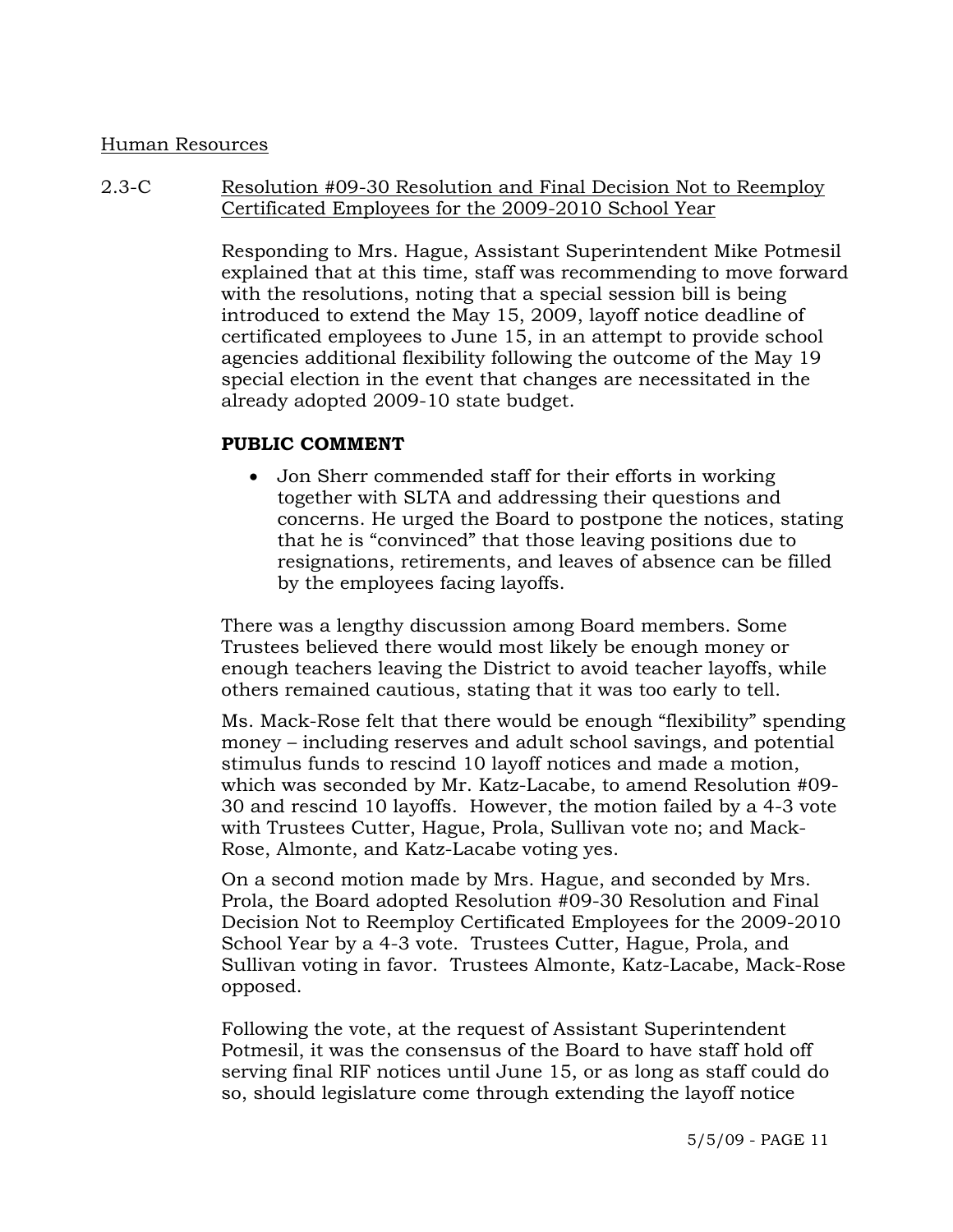deadline from May 15 to June 15.

#### Educational Services

3.1-C Acceptance of Donations

McKinley Elementary School

- \$25 through the Wells Fargo Community Support Campaign from Carl S. Brown
- \$25 matching fund contribution from Wells Fargo

# Washington Elementary School

- \$92 from Oliver Kesting
- \$18 from Elena Patricia Rios
- \$120 from Aaron Newey
- \$400 from Salvador Arellano for garden and computer lab

## John Muir Middle School

• 7 HP used printers from Lloyd Wise Company

Ms. Mack-Rose noted a misspelled name: Under "Washington Elementary School", Oliver Keeting should be Oliver **Kesting.** 

On a motion made by Ms. Mack-Rose and seconded by Mrs. Hague, the Board accepted the donations, as amended, by a 7-0 vote.

3.2-C School Accountability Report Card Contract for 2008-2009 School Year with Axiom, Inc.

> In response to Mrs. Prola, staff stated that the categorical funds were federal money and could not be "swept".

On a motion made by Mrs. Prola and seconded by Ms. Mack-Rose, the Board approved the School Accountability Report Card Contract for 2008-2009 School Year with Axiom, Inc. by a 7-0 vote.

## Business Operations

4.2-C Contract Agreement with Davis Street Community Center for 2008-09

> Mrs. Cutter asked for consensus to pursue increasing the \$1 monthly rent from Jefferson Elementary School to cover true utility costs. Mr. Katz-Lacabe felt that a graduated plan over a year or two would be fair.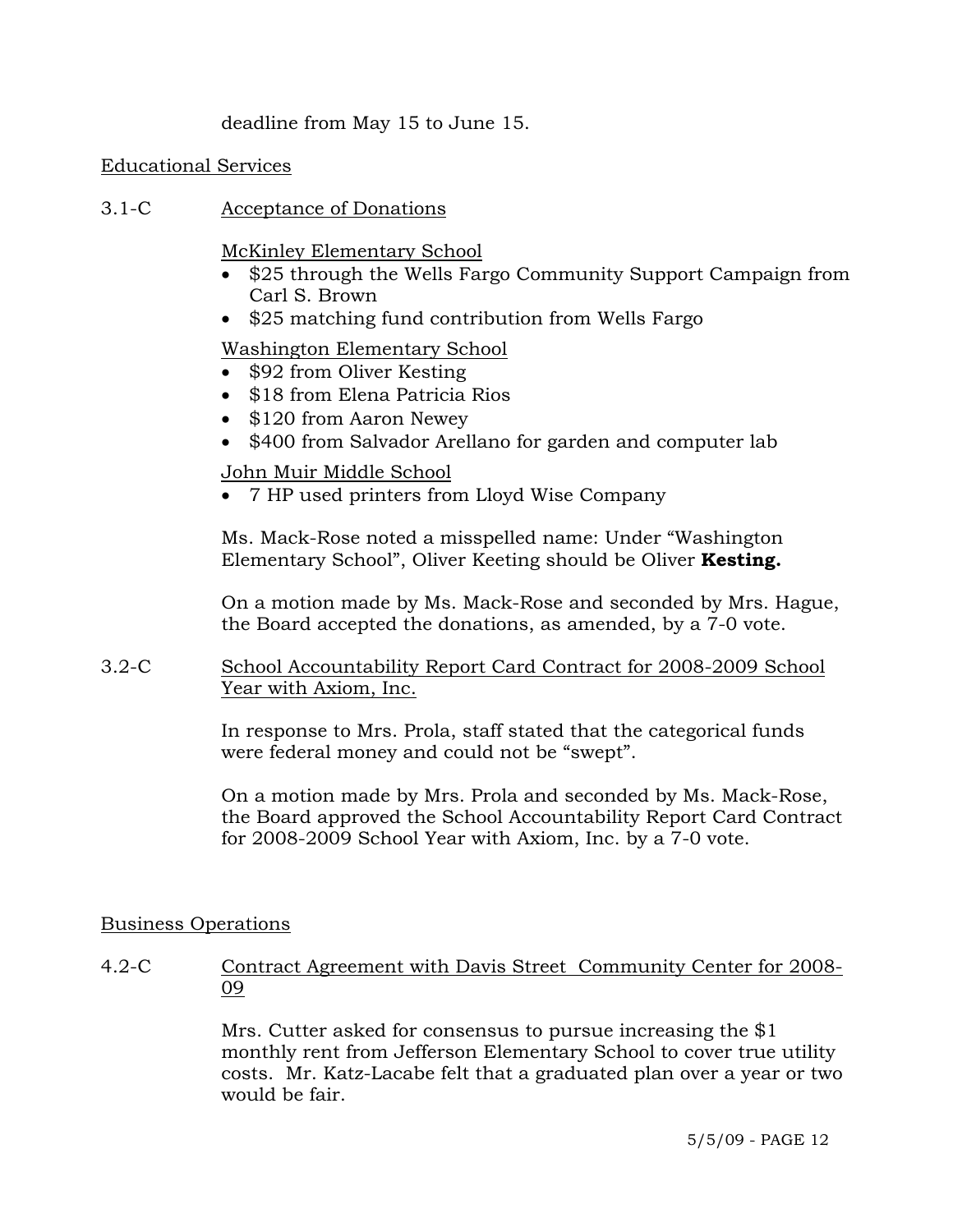On a motion made by Mrs. Cutter and seconded by Mr. Almonte, the Board approved the Contract Agreement with Davis Street Community Center for 2008-2009, by a 7-0 vote.

#### **CONFERENCE ITEMS**

Before reaching the 10:30 p.m. adjournment time, on a motion made by Mrs. Prola and seconded by Mrs. Cutter, the Board extended the meeting to 10:45 p.m. by a 6-1 vote, with Ms. Mack-Rose voting no.

#### General Services

1.1-CF Contract between California School Boards Association (CSBA) and San Leandro Unified for Agenda *Online* Service

> The Board discussed and considered approving the contract between California School boards Association (CSBA) and San Leandro Unified for Agenda *Online* Service. The term of the agreement is one calendar year, beginning on the date that CSBA receives the signed agreement. The cost for the first year is \$3,000 and the second year fee is \$2,500. Contracts are renewed each year.

#### **PUBLIC COMMENT**

• Carol Dalton addressed the Board regarding her concerns on what value Agenda *Online* would bring, adding that she found it difficult to read the agenda on Dublin Unified's site, who currently subscribes to this service. She did note that Albany and San Lorenzo Unified School districts post their Board packets and agenda in a PDF format. She encouraged the Board to take into account existing resources to provide a similar change, making the Board agendas and packets more accessible to the public.

Concerns raised by the Board included finding it difficult to read the information online, not seeing a sample of what to expect before delving into this service, lack of technical skills, and not receiving the information in a timely manner. It was also requested that staff do a cost-analysis comparison between copying and distributing the information in "hard copy" form and using this on-line service.

Assistant Director of Technology Ling King pointed out that while Agenda *Online* is a cost saving service, it would not bring back staff, noting that on their website, CSBA will calculate the cost savings after you have imputed the number of pages per packet, number of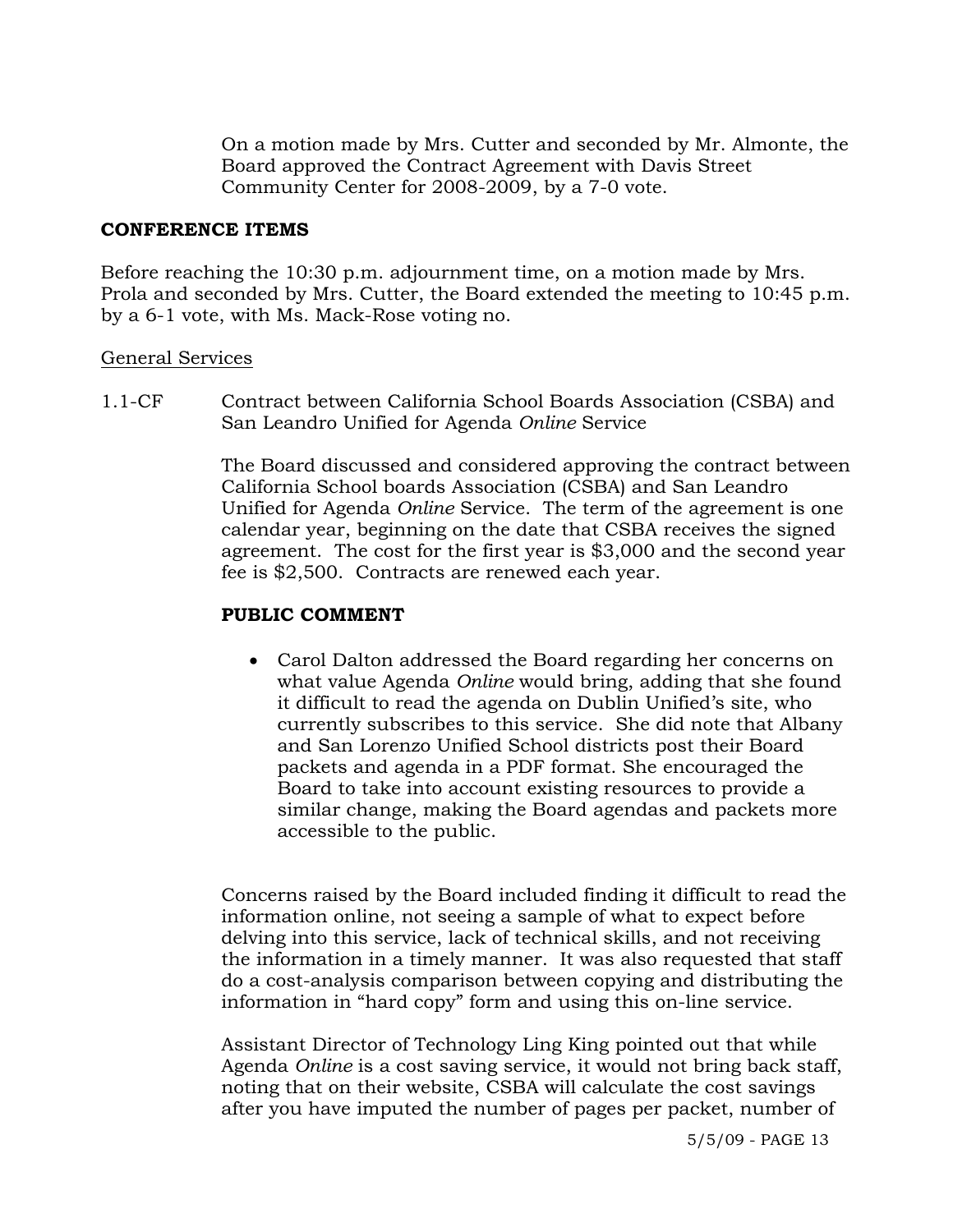meetings, and cost per page. Other advantages included:

- Organizing the meetings
- Decentralizing the work
- Supporting a "going green" environment
- Archiving all board meetings online
- "Key-word" search to allow public accessibility
- Developing future meeting agendas on an on-going basis until ready to be posted

Communication Outreach Specialist Robin Michel agreed this service could be very cost-effective and efficient should the Board decided to go with it, adding that "once you are trained, this service will be very powerful."

For those members who would like to see a demonstration, Mr. Katz-Lacabe said that you could view district samples on CSBA's website at www.csbaagendaonline.com. A flash video can also be viewed from the website.

The Board continued to voice their hesitation and agreed, by consensus, to have staff bring this back for further consideration.

#### Human Resources

## 2.1-CF Job Description for Executive Manager for Food Services

The Board discussed and considered approving the new job description and salary schedule for an Executive Manager for Food Services.

Mrs. Prola suggested tabling this item until staff could examine alternative resources such as contracting with San Lorenzo Unified.

On a motion made by Ms. Prola and seconded by Ms. Mack-Rose, the Board tabled the new job description and salary schedule for an Executive Manager for Food Services by a 6-1 vote. Trustee Cutter voting no.

#### Educational Services

3.2-CF Memorandum of Understanding between the San Leandro Unified School District and Boys and Girls Club of San Leandro for After School Education and Safety (ASES) Programs for the 2009-2010 School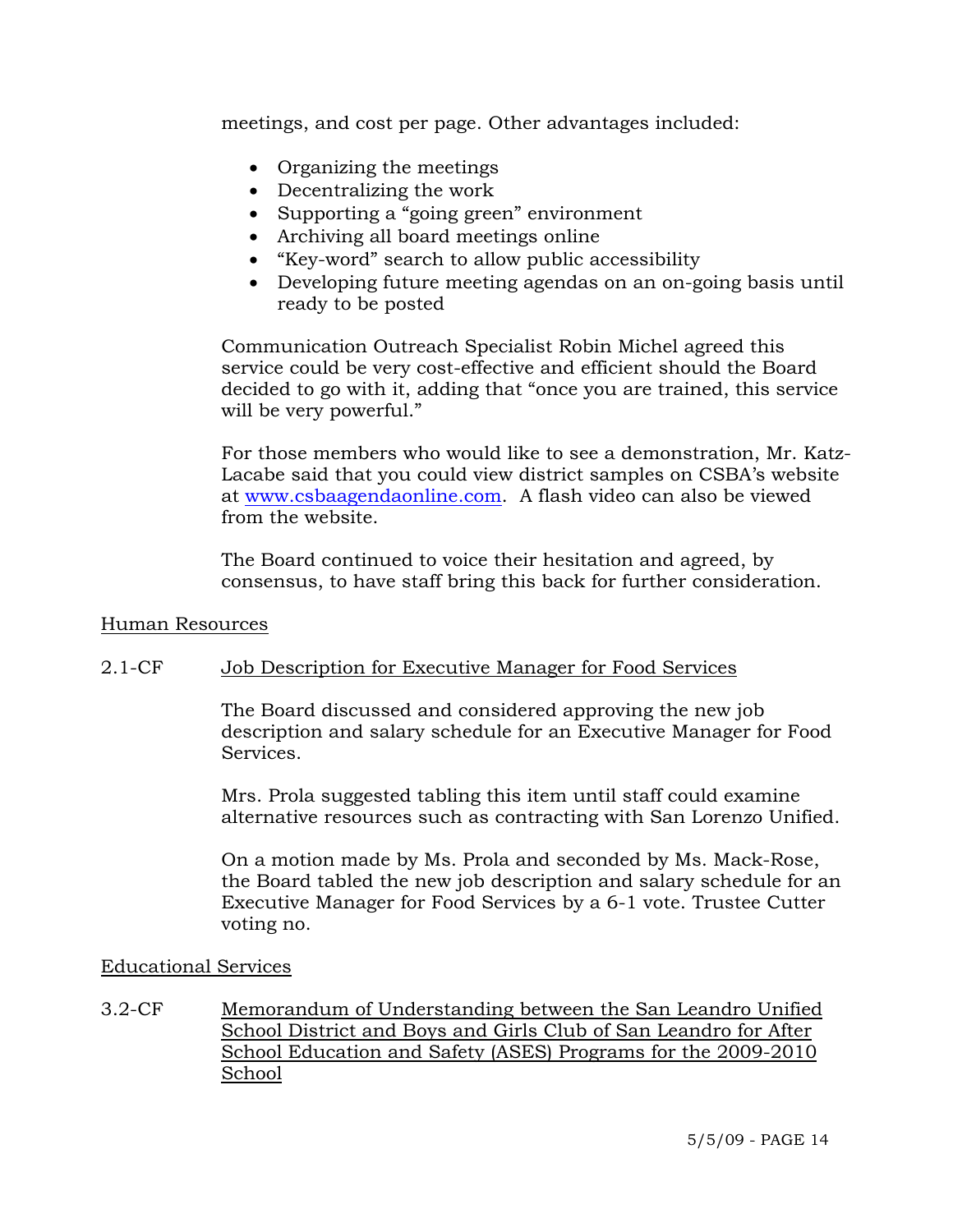The Board discussed and considered the Memorandum of Understanding between the San Leandro Unified School District and Boys & Girls Club of San Leandro for After School Education and Safety (ASES) Programs for the 2009-2010 School Year.

On a motion made by Mrs. Prola and seconded by Ms. Sullivan, the Board approved the Memorandum of Understanding between the San Leandro Unified School District and Boys & Girls Club of San Leandro for After School Education and Safety (ASES) Programs for the 2009-2010 School Year by a 7-0 vote.

## **INFORMATION ITEMS**

## Facilities and Construction

5.1-I Bancroft Middle School Parking Lot Budget

The Board received for information and review the Bancroft Middle School parking lot budget.

## **ADDITIONAL SUGGESTIONS AND COMMENTS FROM BOARD MEMBERS**

- Mrs. Cutter attended the Association of California School Administrators (ACSA) Awards dinner on April 24 and found it to be very inspiring. She also attended a BRIDGE housing meeting with Supervisor Lai-Bitker and Mayor Santos in attendance.
- Mrs. Hague thanked all of those for attending the high school's production of "Little Shop of Horrors". She also acknowledged staff from the drama department as well as input provided by students from SLAM.
- Mr. Almonte commented that as a result of his concern for safety following his recent car accident, the City has painted "KEEP CLEAR" on the street at the corner of Bancroft and 138th Avenue.
- Ms. Sullivan visited Jefferson Elementary School where the  $3<sup>rd</sup>$  grade class provided a dance program.

She noted that the College Board website listed San Leandro High School as a test-taking site for the May 2 SAT test, however, was disappointed that San Leandro High School did not host the test on that date. She would like to see staff consider offering the high school site as a location choice for all of the SAT testing dates that are offered.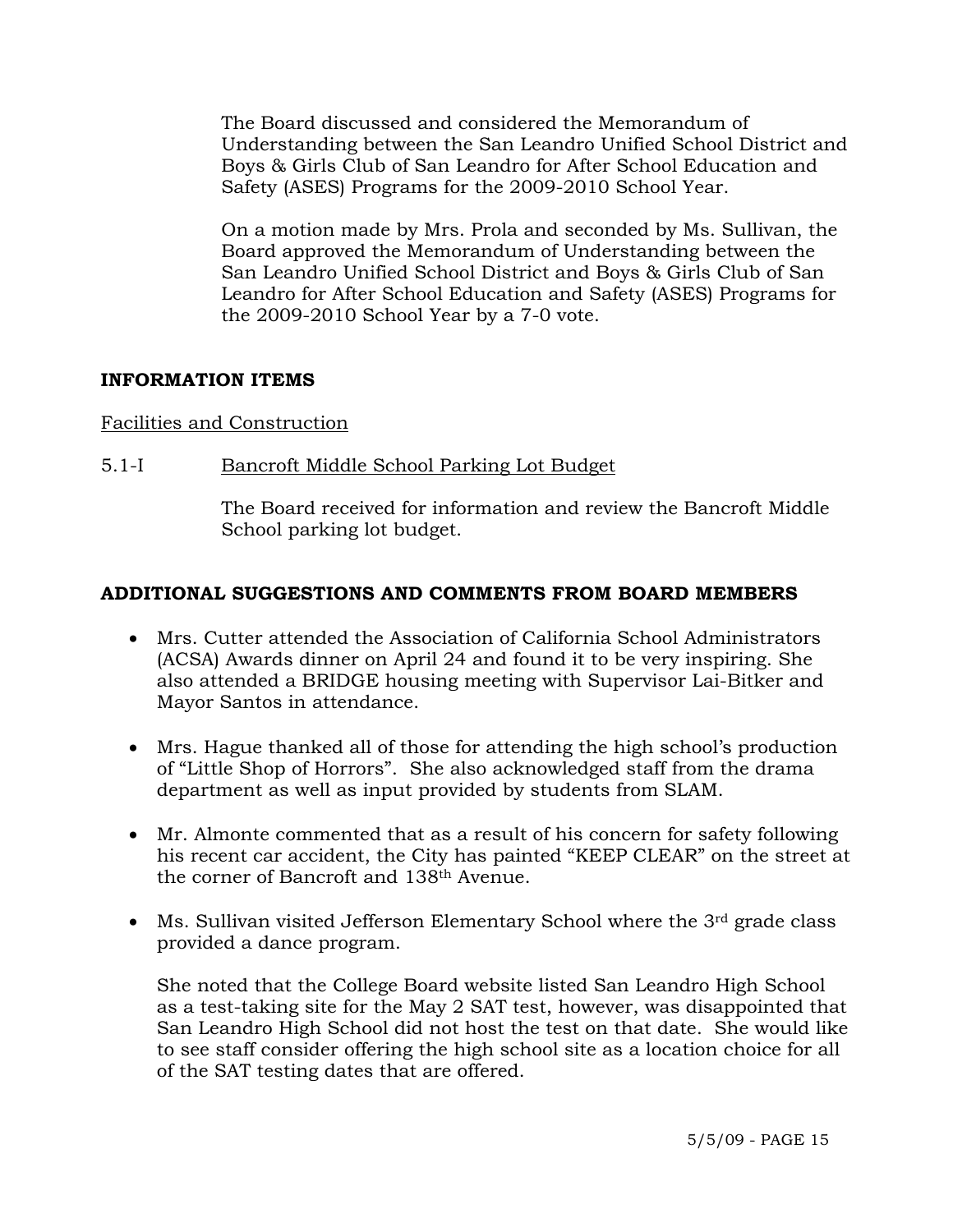She asked for consensus to have the PASS team parent groups provide a presentation on activities, and support they have provided this year at the school sites.

• Responding to Ms. Mack-Rose's request, it was noted that unfortunately no Board members would be available to attend Monroe Elementary School's potluck on Friday, May 8.

Having reached the extended hour of 10:45 p.m., the Board was unable to act on the requests for consensus, and adjourned to closed session.

The Board returned to open session. President Katz-Lacabe said that the Board had been in closed session where no reportable action was taken. The Board meeting adjourned at 11:05 p.m.